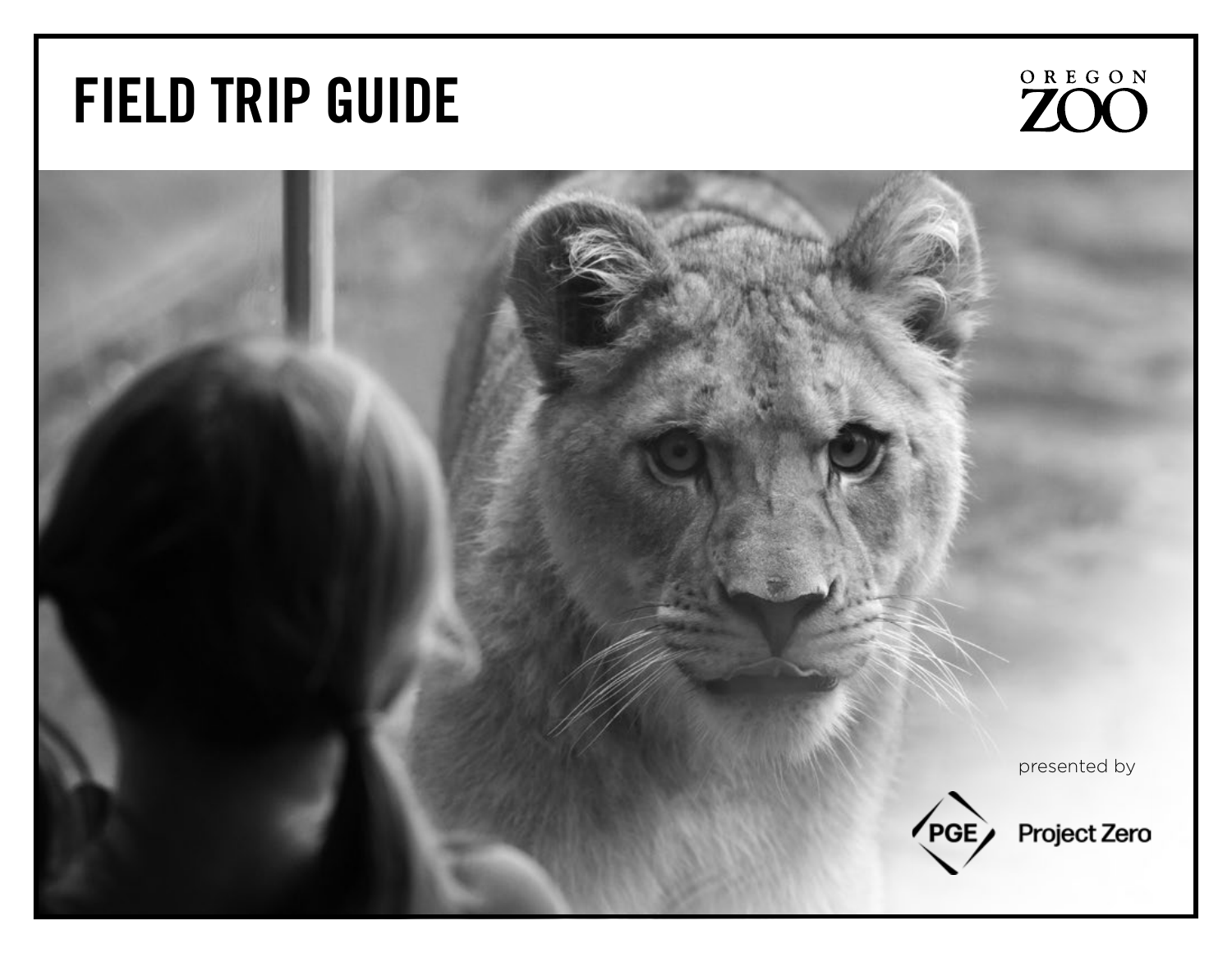# THANK YOU...

For bringing your school group to the Oregon Zoo. This guide is intended to help make your field trip the best experience possible.

Please review and if you have any questions or need to change your field trip date please call the admissions office at **503-226-1561** or email **schoolgroups@oregonzoo.org**



# BEFORE YOU ARRIVE

Teachers will be sent a wristband for every paid admission. Make sure students, chaperones and teachers **each** have a wristband and are wearing it before arriving at the zoo.

Wristbands are valid only on the day of your scheduled field trip and are non-refundable.

Additional tickets may be purchased online at the school group rate up until two weeks before your scheduled field trip or the order is paid in full. After this but before the day of your field trip, additional tickets may be purchased, if space is available, at the school group rate by emailing schoolgroups@ oregonzoo.org. **School rates are not available day of your visit.** Tickets purchased day of your field trip will cost \$18 per person for everyone 2 years old and up.

**Chaperone Info** – Prepare chaperones to lead their assigned students before you leave your classroom.

**Bus Driver Info** - Please make sure the bus driver knows where to unload/ load the buses.

September-March: Buses unload and load at the main gate

April-June: Buses unload at Gate E and load at the main gate

Additional information for bus drivers can be found at **[oregonzoo.org/zoobusdriver](http://oregonzoo.org/zoobusdriver)**

Important — parking buses in zoo lots is not permitted. To avoid bus congestion, consider riding MAX to the zoo. For information contact TriMet at **[trimet.org](http://trimet.org)** or **503-238-7433**.

**Emergency Info** - Be sure to bring student emergency contact information.

**Parking** – Parking is limited and space cannot be guaranteed. Remind anyone parking their personal vehicle at the zoo that they will need to pay for parking. Go to **[explorewashingtonpark.org](http://explorewashingtonpark.org)** to get updated information.

**Lunches** – Space for lunch storage is limited. For convenience, consider having students or chaperones carry lunches in a backpack.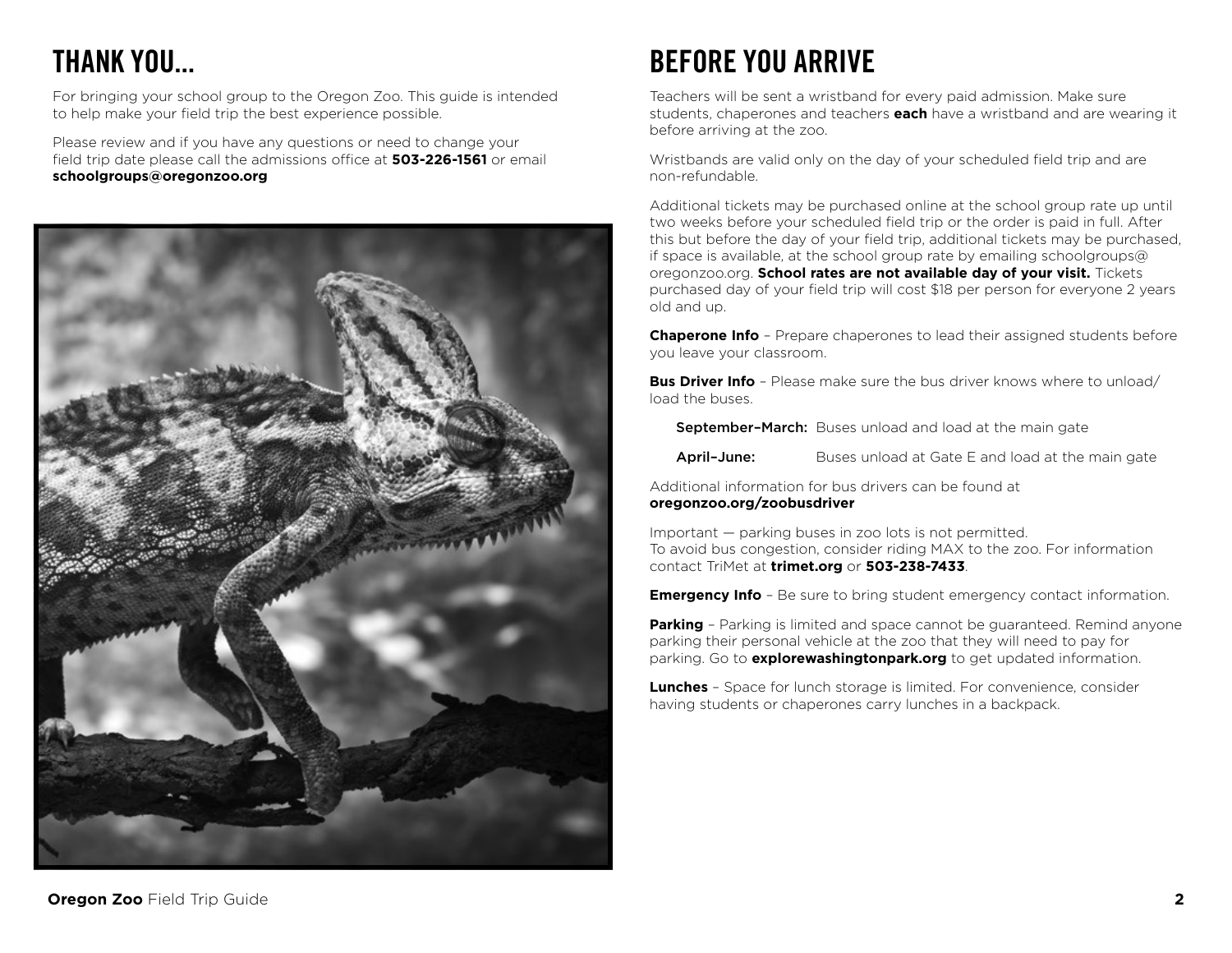# WHEN YOU GET HERE

- **•** Unload your bus and proceed quickly to the appropriate entry gate. See map for details.
- **•** If you need to purchase additional admission, please have one person go to the ticket window to purchase them. **The school group rate is NOT available on the day of your field trip. Tickets purchased on the day of your field trip will cost \$18 for each person 2 years old and up.**
- **•** Membership benefits are only valid at the main gate, not the school group entrance.

# IN CASE OF EMERGENCY

In the event of an emergency, a need for first aid or if a student is lost, call the zoo's emergency number at **503-505-5454** or ask any uniformed employee for assistance. Students should be instructed to do this as well in the event that they become lost. Please have chaperones make a note of complete clothing and appearance descriptions of the students in their care, this will make finding them easier should they become lost.



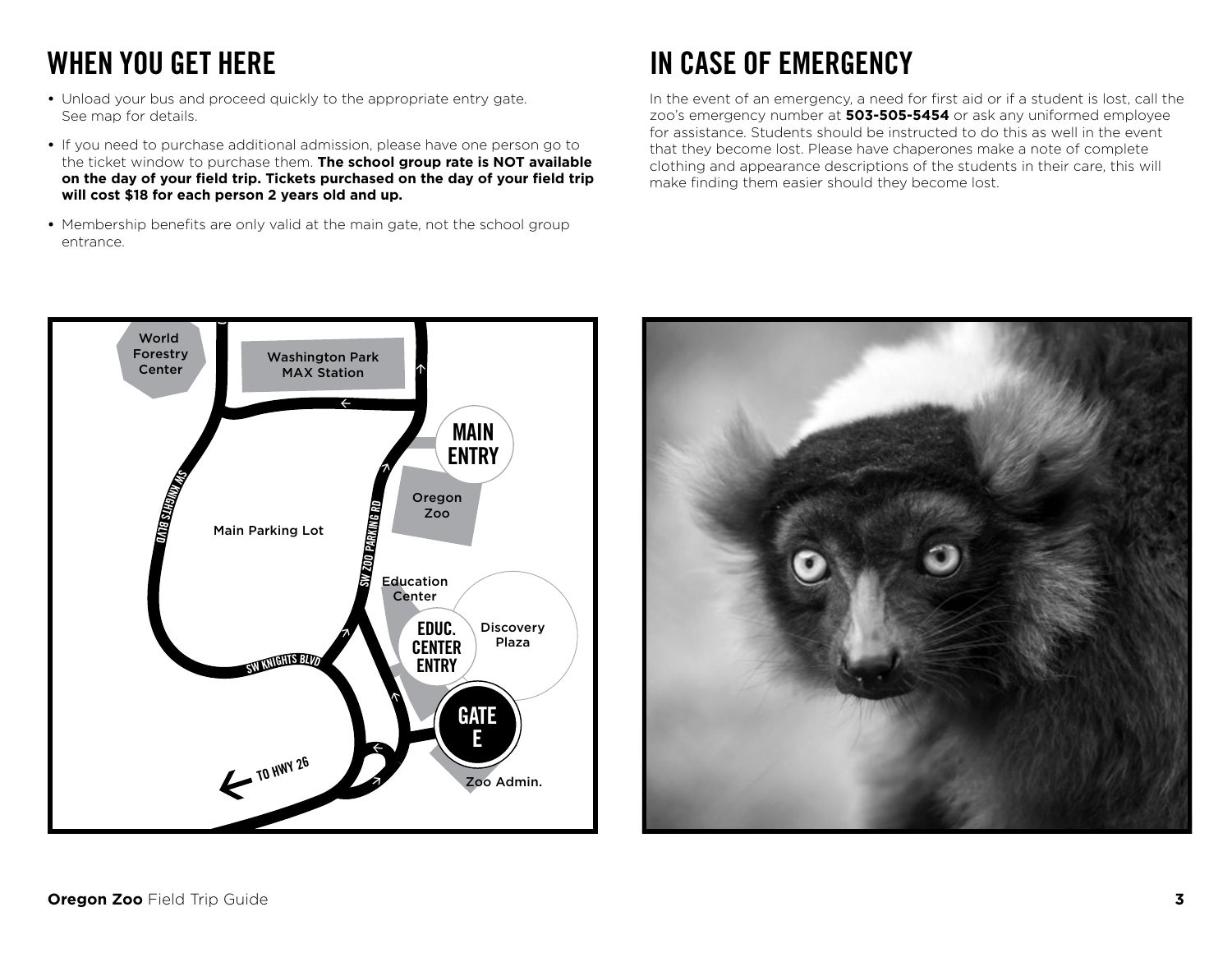# FREQUENTLY ASKED QUESTIONS

### Tickets

#### **May I purchase additional tickets at the school group rate the day of my visit?**

NO, the school group rate is not available on the day of your field trip. Admissions purchased on the day of your field trip will be available for \$18 per person, regardless of age.

#### **If I have unused tickets at the end of the day, can I get a refund?**

NO. Unused admissions (wristbands) are non-refundable.

#### **Some of my students have a family membership to the zoo. Can they use their membership as part of our school group?**

NO, membership benefits cannot be used for school group admission.

#### **How long can I hold my reservation without paying?**

Reservations must be paid in full at least two weeks in advance of your reservation.

### Lunches

#### **Does the zoo offer lunches for field trips?**

No, not at this time. We are working on re-introducing this program in the future.

#### **Can my students purchase a lunch on-site?**

YES, you can purchase items ala carte at any of the zoo's concession stands. Please allow extra time for purchasing food ala carte.

#### **Is there a place to store our lunches?**

YES, there are shelves available on a first-come, first-served basis in Elephant Plaza and behind Coffee Crossing. They are not lockable. If you choose to pack your own lunches, please be aware that the zoo has limited availability for lunch storage. The zoo cannot guarantee a storage locker will be available so be prepared with alternative arrangements for managing lunches.

#### **Can you help us transport our lunches?**

NO, but you may rent a stroller or wagon at the gift shop.

#### **Where can we eat our lunches? Are there covered areas?**

You may eat lunch at the new Polar Plaza, on the concert lawn, or at Elephant Plaza if there are no events taking place, but please note that these areas may or may not be covered or equipped with picnic tables or benches. Be prepared for an outdoor dining experience. Please help us keep our viewing areas open by not allowing your group eat at or in close proximity to animal habitats or on in the main walkways.

### **Chaperones**

#### **Are teachers considered chaperones?**

YES, teachers are chaperones and need paid wristbands.

#### **Can bus drivers be chaperones?**

NO, bus drivers cannot be chaperones since they are required to park off-site.

#### **Do chaperones have to stay with students on the zoo grounds?**

YES, students must be chaperoned all times (including in the gift shop).

#### **I have students that are over 18 years old, can they be chaperones?**

NO, high school students cannot be chaperones for other students.

### Parking

#### **Do chaperones parking their personal cars at the zoo need to pay for parking?**

YES, all guests who park at the zoo will be required to pay for parking. For more information about parking and transportation options please visit: **explorewashingtonpark[.org](http://washingtonparkpdx.org)**

#### **Are chaperones guaranteed a parking space when they drive their personal cars to the zoo?**

NO. Parking is limited and available on a first-come, first served basis. During the spring field trip season, the parking lot often fills by 10 a.m.

### Lost students

#### **What should we do if we lose a child?**

Contact a zoo employee or call 503-505-5454. Instruct your students to look for a uniformed zoo employee if they get separated from their group, or to call the same number. Chaperones should make a note of the attire and appearance of each student in their care.

### Buses

#### **Why can't buses park at the zoo?**

In fairness to all schools and our neighboring facilities, we can't allow buses to park on-site.

### Gift Shop

#### **May my students visit the gift shop?**

YES, but they must be accompanied by a chaperone (one adult for eight students). Large bags and backpacks are not allowed in the store.